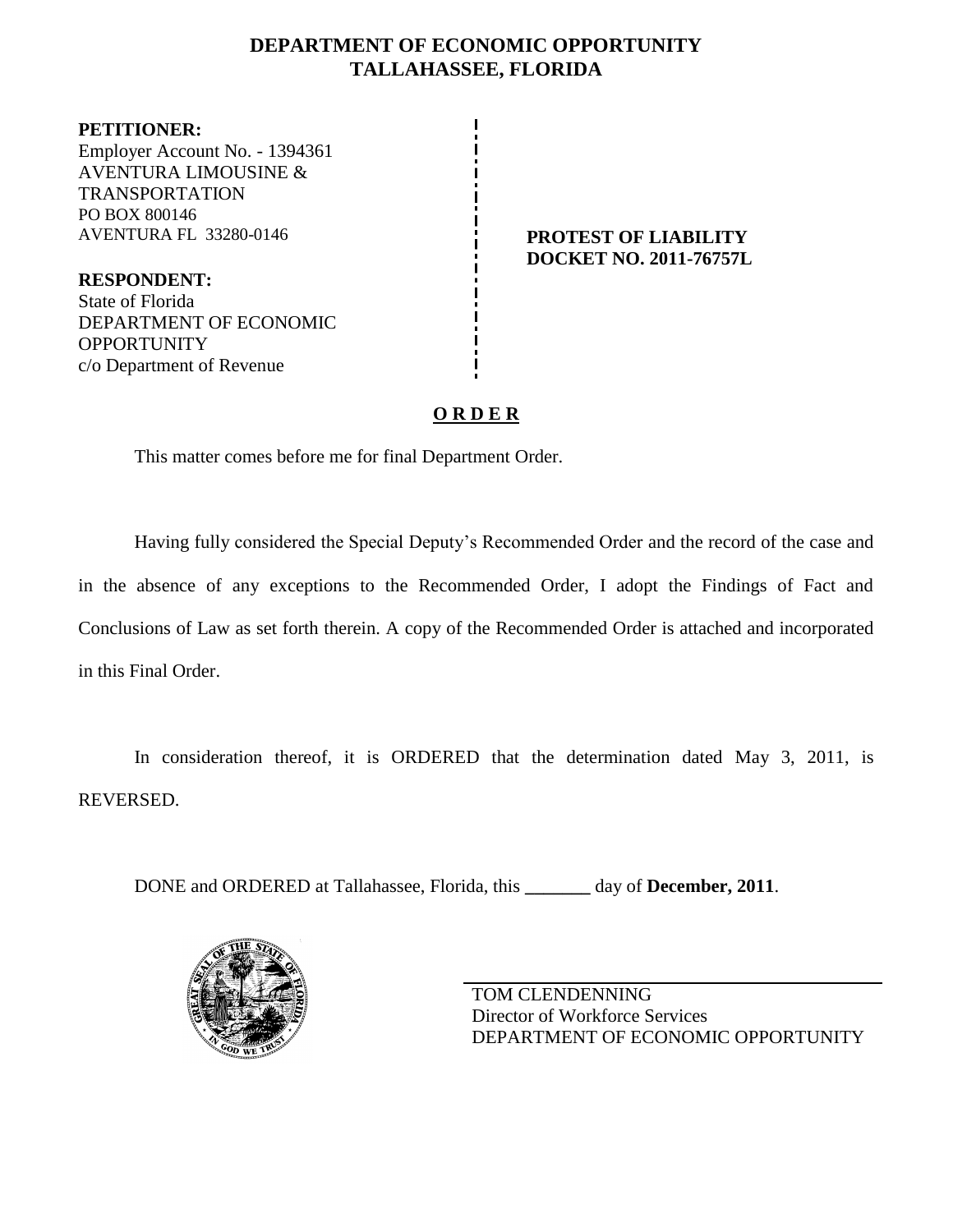## **THE DEPARTMENT OF ECONOMIC OPPORTUNITY Unemployment Compensation Appeals**

MSC 344 CALDWELL BUILDING 107 EAST MADISON STREET TALLAHASSEE FL 32399-4143

#### **PETITIONER:**

Employer Account No. - 1394361 AVENTURA LIMOUSINE & TRANSPORTATION ATTN: JASON SCOTT COUPAL PO BOX 800146 AVENTURA FL 33280-0146

> **PROTEST OF LIABILITY DOCKET NO. 2011-76757L**

#### **RESPONDENT:**

State of Florida THE DEPARTMENT OF ECONOMIC **OPPORTUNITY** c/o Department of Revenue

# **RECOMMENDED ORDER OF SPECIAL DEPUTY**

#### TO: Deputy Director, Director, Unemployment Compensation Services THE DEPARTMENT OF ECONOMIC OPPORTUNITY

This matter comes before the undersigned Special Deputy pursuant to the Petitioner's protest of the Respondent's determination dated May 3, 2011.

After due notice to the parties, a telephone hearing was held on August 22, 2011. The Petitioner was represented by its attorney. The Petitioner's Certified Public Accountant, the Petitioner's Chief Operating Officer, and the Petitioner's Chief Financial Officer testified as witnesses. The Respondent was represented by a Department of Revenue Tax Audit Supervisor.

The record of the case, including the recording of the hearing and any exhibits submitted in evidence, is herewith transmitted. Proposed Findings of Fact and Conclusions of Law were received from the Petitioner.

#### **Issue:**

Whether services performed for the Petitioner constitute insured employment, and if so, the effective date of the Petitioner's liability, pursuant to Sections 443.036(19), (21); 443.1216, Florida Statutes.

#### **Findings of Fact:**

- 1. The Petitioner is a subchapter S corporation which operates a business that provides limousine and other transportation services for passengers in Dade and Broward counties. The Petitioner uses drivers who are classified as independent contractors to drive vehicles that are either owned or leased by the Petitioner.
- 2. The Petitioner has an operating permit to operate each of its vehicles in Dade and Broward counties. In Dade County operating permits are issued by the county based on a random selection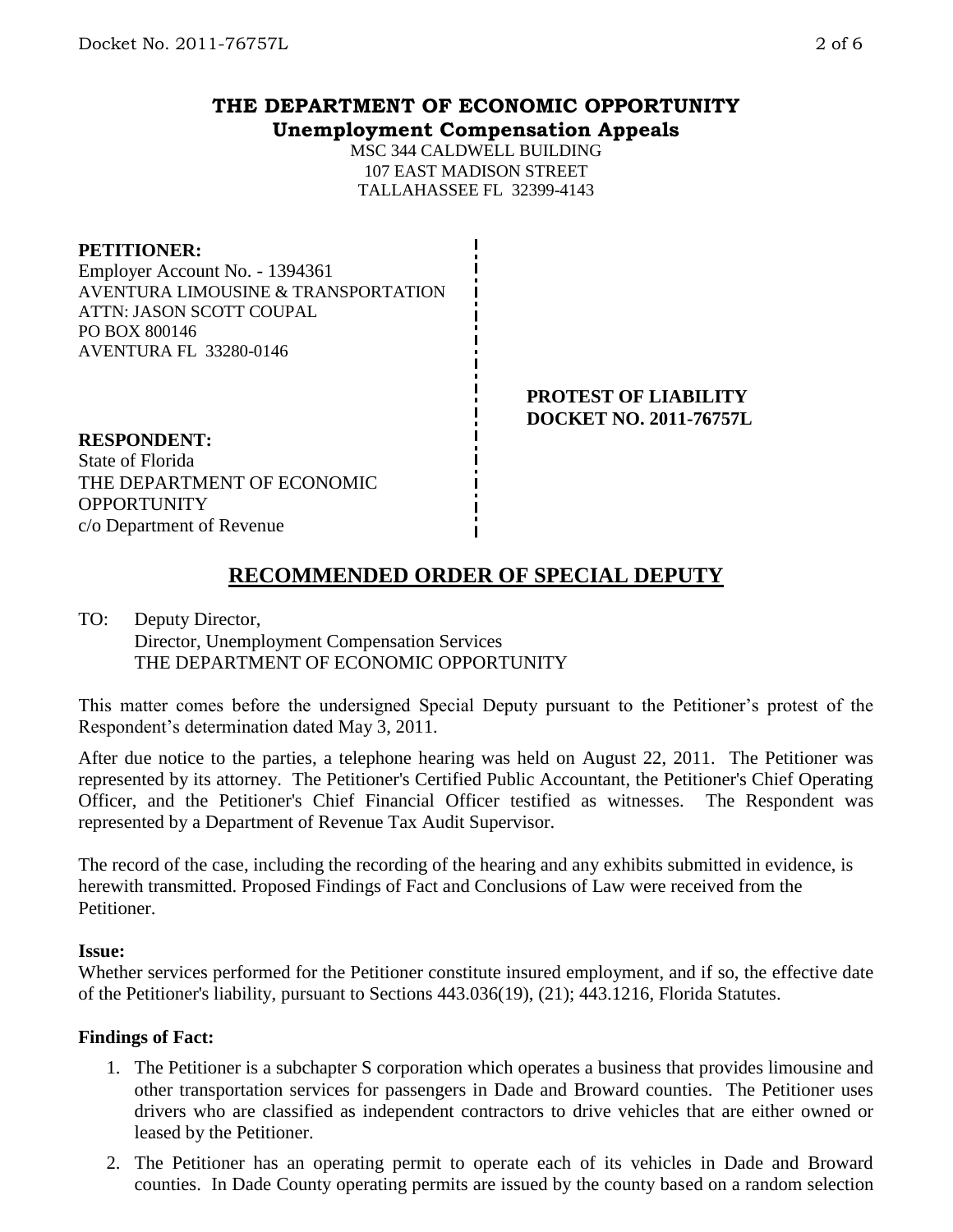or lottery system, however, Dade County has discontinued issuing new operating permits. The Dade County ordinance provides that operating permits may not be transferred, assigned, or leased. A driver is not required to have a operating permit unless the driver owns the vehicle. The drivers are required to be registered by Dade County and are required to display the chauffer's registration in the vehicle. Dade County requires that an initial applicant for a chauffer's registration must complete an apprentice program provided by Dade County.

- 3. Each of the drivers who perform driver services for the Petitioner sign an *Independent Contractor Application and Agreement* which specifies that the driver is operating his or her own independently established business and is not an employee of the Petitioner and is not entitled to participate in any employee pension, health or other fringe benefit plan. The Agreement provides that the driver is responsible for paying his or her own income taxes and Social Security taxes and that the Petitioner is not responsible for withholding payroll taxes from the pay.
- 4. The Petitioner maintains a list of drivers who have been registered by Dade County to drive the Petitioner's vehicles and who have entered into the *Independent Contractor Application and Agreement* with the Petitioner. The drivers contact the Petitioner to let the Petitioner know when the drivers are available to drive the Petitioner's vehicles. The Petitioner has a dispatch team that will notify the drivers when work assignments are available. The drivers may decline any work assignment. If a driver declines a work assignment the dispatcher contacts the next driver on the list until a driver is located who accepts the work assignment.
- 5. The Petitioner does not provide any training for the drivers.
- 6. The Petitioner provides the vehicles that are used to transport the passengers. The Petitioner provides insurance in case of an accident, however, there is a \$5,000 deductible and the driver is responsible for paying any damages that are not paid by the insurance company. The driver is responsible for paying for any damage to the vehicle that is intentionally or negligently inflicted by the driver. Each driver is responsible for paying for the fuel used by the driver. The Petitioner is responsible for paying for repairs and ordinary maintenance.
- 7. The drivers are paid a percentage of the fees that the Petitioner collects from the passengers. If a passenger is dissatisfied and refuses to pay the Petitioner, the Petitioner does not pay the driver for transporting the passenger.
- 8. The Petitioner pays the drivers on a weekly basis based on the work completed by each driver during the pay period. No taxes are withheld from the pay and at the end of each year the Petitioner reports the earnings of each driver on Form 1099-MISC.
- 9. The Department of Revenue selected the Petitioner for an audit of the Petitioner's books and records for the 2009 tax year to ensure compliance with the Florida Unemployment Compensation Law. The audit was performed at the location of the Petitioner's Certified Public Accountant.
- 10. Among the books and records examined by the auditor were all of the 1099 forms issued by the Petitioner, and the *Independent Contractor Application and Agreement*. Paragraph 5 of the Agreement provides that the driver may be subject to a background check or random drug or alcohol tests and provides that the driver may not divulge any of the Petitioner's confidential or proprietary information. Paragraph 8 of the Agreement provides that the driver understands that the driver is responsible for paying his or her own income taxes and Social Security taxes and that the Petitioner may require proof that the driver has paid the taxes. Paragraph 11 of the Agreement provides that the driver declares that he or she has complied with all Federal, State, and local laws regarding business permits, certificates and licenses that may be required to carry out the work to be performed under the Agreement.
- 11. The auditor submitted a list of 95 individuals who received a form 1099 from the Petitioner for 2009 and requested information concerning whether the individuals operated their own vehicles or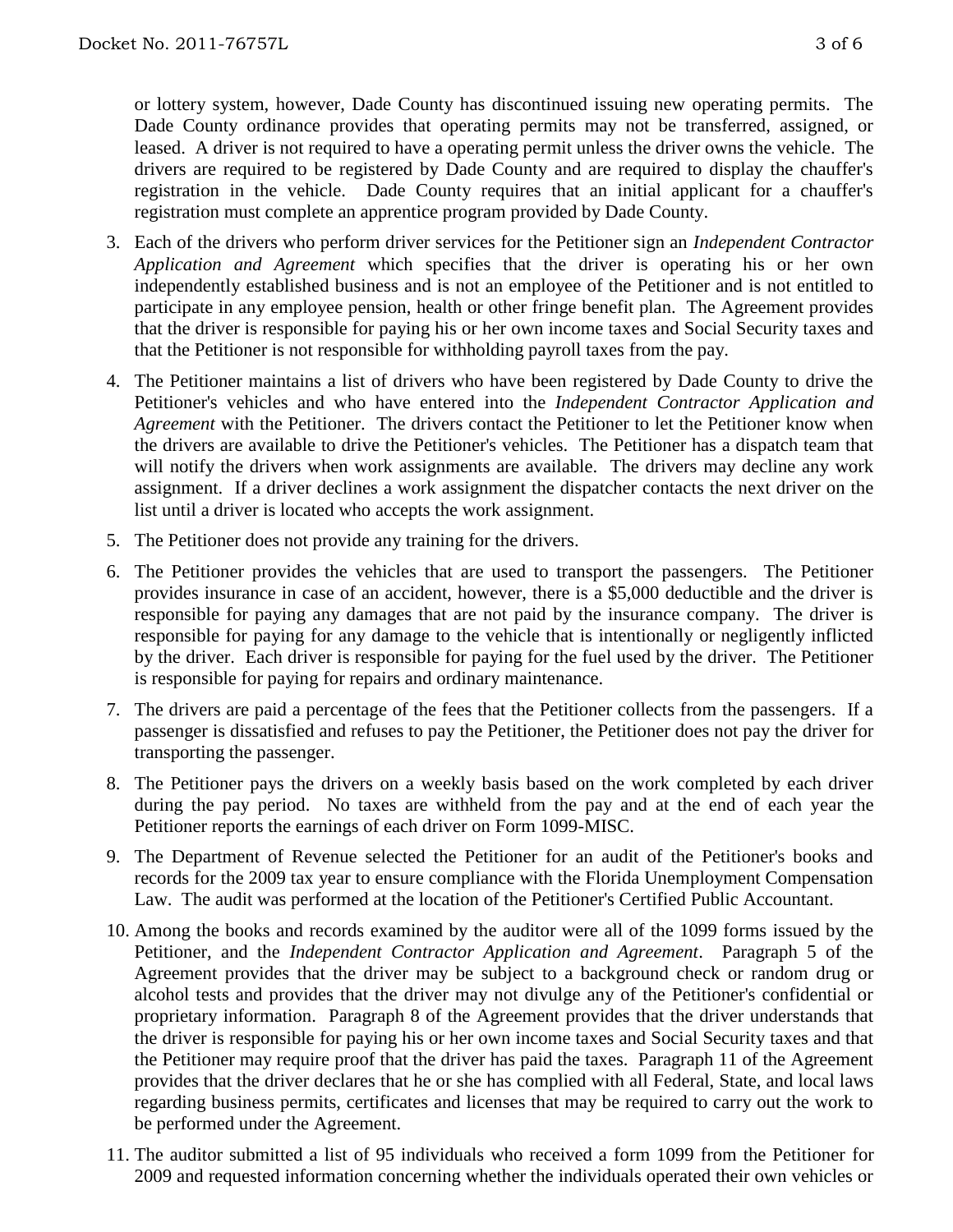operated vehicles owned by the Petitioner. The auditor apparently assumed that all of the names on the list performed services for the Petitioner as drivers. However, 31 of the individuals on the list performed services in some other capacity. Based on paragraphs 5, 8, and 11 of the *Independent Contractor Application and Agreement* the auditor concluded that there were elements of control that determined an employer/employee relationship.

- 12. On April 27, 2011, the auditor issued a *Notice of Intent to Make Audit Changes* showing additional gross wages of \$1,755,305.73. The Notice was received by the Petitioner on or about May 1, 2011. The Notice states that if the Petitioner disagrees with the results of the audit the Petitioner can request an audit conference to review the reasons for the audit adjustments. The Notice states that the Petitioner had until May 27, 2011, to request an audit conference and if an audit conference was not requested the Department of Revenue would then issue a *Notice of Proposed Assessment* based on the adjustments in the *Notice of Intent to Make Audit Changes.*
- 13. The Department of Revenue did not wait until May 27, 2011, to issue the *Notice of Proposed Assessment.* An undated *Notice of Proposed Assessment* was received by the Petitioner on May 3, 2011. The Petitioner contacted the auditor and requested an audit conference with the auditor's supervisor. The auditor denied the request stating that there was no such thing as an audit conference, that the Petitioner should file a written protest, and that the matter would be assigned to a special deputy to schedule a hearing. The Petitioner filed a timely protest by letter dated May 20, 2011.

### **Conclusions of Law:**

- 14. The issue in this case, whether services performed for the Petitioner constitute employment subject to the Florida Unemployment Compensation Law, is governed by Chapter 443, Florida Statutes. Section 443.1216(1)(a)2., Florida Statutes, provides that employment subject to the chapter includes service performed by individuals under the usual common law rules applicable in determining an employer-employee relationship.
- 15. The Supreme Court of the United States held that the term "usual common law rules" is to be used in a generic sense to mean the "standards developed by the courts through the years of adjudication." United States v. W.M. Webb, Inc., 397 U.S. 179 (1970).
- 16. The Supreme Court of Florida adopted and approved the tests in 1 Restatement of Law, Agency 2d Section 220 (1958), for use to determine if an employment relationship exists. See Cantor v. Cochran, 184 So.2d 173 (Fla. 1966); Miami Herald Publishing Co. v. Kendall, 88 So.2d 276 (Fla. 1956); Magarian v. Southern Fruit Distributors, 1 So.2d 858 (Fla. 1941); see also Kane Furniture Corp. v. R. Miranda, 506 So.2d 1061 (Fla. 2d DCA 1987). In Brayshaw v. Agency for Workforce Innovation, et al; 58 So.3d 301 (Fla. 1st DCA 2011) the court stated that the statute does not refer to other rules or factors for determining the employment relationship and, therefore, the Agency is limited to applying only Florida common law in determining the nature of an employment relationship.
- 17. Restatement of Law is a publication, prepared under the auspices of the American Law Institute, which explains the meaning of the law with regard to various court rulings. The Restatement sets forth a nonexclusive list of factors that are to be considered when judging whether a relationship is an employment relationship or an independent contractor relationship.
- 18. 1 Restatement of Law, Agency 2d Section 220 (1958) provides:
	- (1) A servant is a person employed to perform services for another and who, in the performance of the services, is subject to the other's control or right of control.
	- (2) The following matters of fact, among others, are to be considered: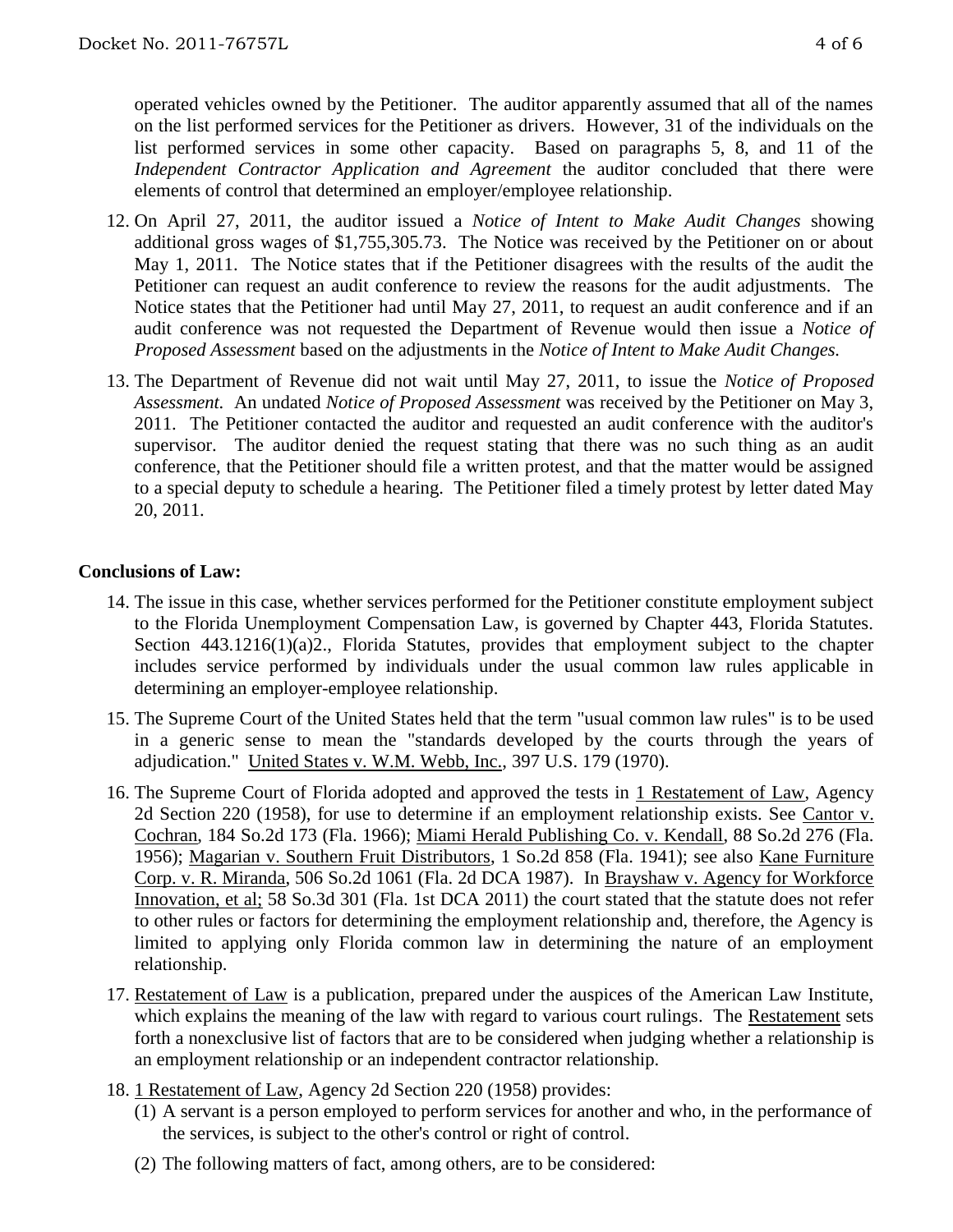- (a) the extent of control which, by the agreement, the business may exercise over the details of the work;
- (b) whether or not the one employed is engaged in a distinct occupation or business;
- (c) the kind of occupation, with reference to whether, in the locality, the work is usually done under the direction of the employer or by a specialist without supervision;
- (d) the skill required in the particular occupation;
- (e) whether the employer or the worker supplies the instrumentalities, tools, and the place of work for the person doing the work;
- (f) the length of time for which the person is employed;
- $(g)$  the method of payment, whether by the time or by the job;
- (h) whether or not the work is a part of the regular business of the employer;
- (i) whether or not the parties believe they are creating the relation of master and servant;
- (j) whether the principal is or is not in business.
- 19. Comments in the Restatement explain that the word "servant" does not exclusively connote manual labor, and the word "employee" has largely replaced "servant" in statutes dealing with various aspects of the working relationship between two parties.
- 20. In Department of Health and Rehabilitative Services v. Department of Labor & Employment Security, 472 So.2d 1284 (Fla. 1<sup>st</sup> DCA 1985) the court confirmed that the factors listed in the Restatement are the proper factors to be considered in determining whether an employer-employee relationship exists. However, in citing La Grande v. B&L Services, Inc., 432 So.2d 1364, 1366 (Fla.  $1<sup>st</sup> DCA$  1983), the court acknowledged that the question of whether a person is properly classified an employee or an independent contractor often can not be answered by reference to "hard and fast" rules, but rather must be addressed on a case-by-case basis.
- 21. The Florida Supreme Court held that in determining the status of a working relationship, the agreement between the parties should be examined if there is one. The agreement should be honored, unless other provisions of the agreement, or the actual practice of the parties, demonstrate that the agreement is not a valid indicator of the status of the working relationship. Keith v. News & Sun Sentinel Co., 667 So.2d 167 (Fla. 1995).
- 22. In the instant case the *Independent Contractor Application and Agreement* clearly establishes that the intent of the parties was to create an independent contractor relationship rather than an employment relationship.
- 23. The Petitioner provided the vehicles and was responsible for certain operating costs including repair and maintenance. Although the Petitioner provided the vehicle insurance the drivers were responsible for paying the \$5,000 deductable in case of an accident. The drivers were responsible for other costs of operation including the cost of fuel. These facts show that, although the drivers did not have any significant investment in a business, the drivers were at risk of suffering a loss from services performed.
- 24. The drivers had the right to decline any work offered by the Petitioner without penalty. This fact shows that the drivers had the ability to control what work was performed.
- 25. The drivers are required by Dade County to complete an apprenticeship program. The Petitioner does not provide any training to drivers. Regulation imposed by governmental authorities does not evidence control by the employer for the purpose of determining if the worker is an employee or an independent contractor. NLRB v. Associated Diamond Cabs, Inc., 702 F.2d 912, 922 (11th Cir. 1983); Global Home Care, Inc. v. D.O.L. & E.S., 521 So. 2d 220 (Fla. 2d DCA 1988). These facts do not show that the Petitioner controlled how the work was performed.
- 26. The drivers were paid a percentage of the fees collected from the passengers. This fact reveals that the drivers were paid based on production or by the job rather than by time worked. The